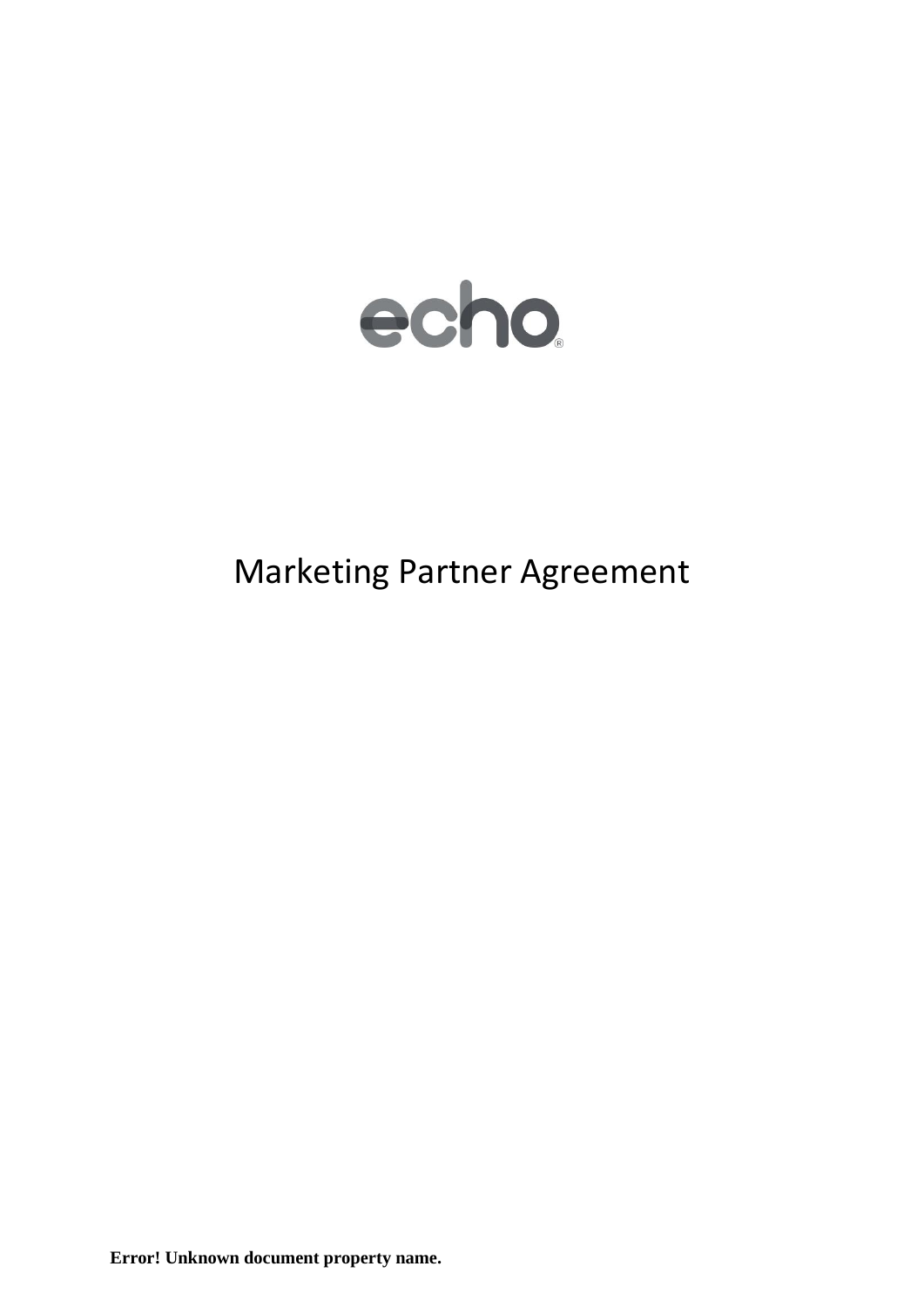- **BETWEEN ECHO GROUP CORPORATION PTY LTD (ACN 158 561 927)** trading as Echo Group of 61-65 Geddes St, Mulgrave 3170, Victoria (**"Echo"**)
- **AND THE MARKETING PARTNER** whose name and address is specified in Item 1 of the Schedule ("**the Marketing Partner**")

# **RECITALS**

- A. Echo has agreed to align with the Marketing Partner to provide the Services.
- B. The Marketing Partner agrees to perform the Services on the terms and conditions set out in this Agreement.

# **THE PARTIES AGREE AS FOLLOWS**

# **1. DEFINITIONS**

In this Agreement, unless expressed to the contrary:

- 1.1. "**Agreement**" means this Agreement between Echo and the Marketing Partner (including the Schedule and any attachments).
- 1.2. "**Australian Consumer Law**" means Schedule 2 to the *Competition and Consumer Act 2010* (Cth), in force as a law of the Commonwealth under that Act, and as in force as a law of each State and Territory.
- 1.3. "**Business**" means:
	- (a) the sale, and installation of LED lighting, Solar products and related devices and software; and
	- (b) the provision of consulting and tendering advice in relation to the Products.
- 1.4. "**Business Day**" means a day that is not a Saturday, Sunday or public holiday in the Melbourne metropolitan area.
- 1.5. "**Commencement Date**" means the commencement date of this Agreement specified in **Item 2** of the Schedule.
- 1.6. "**Confidential Information**" means:
	- (a) the Customer and supplier details of Echo and their respective practices, business dealings, pricing and costing details and policies, trade secrets and/or affairs, including Customer and supplier lists, transactions, proposals, agreements and accounts;
	- (b) the Customer and supplier details of the Marketing Partner and their respective practices, business dealings, pricing and costing details and policies, trade secrets and/or affairs, including Customer and supplier lists, transactions, proposals, agreements and accounts;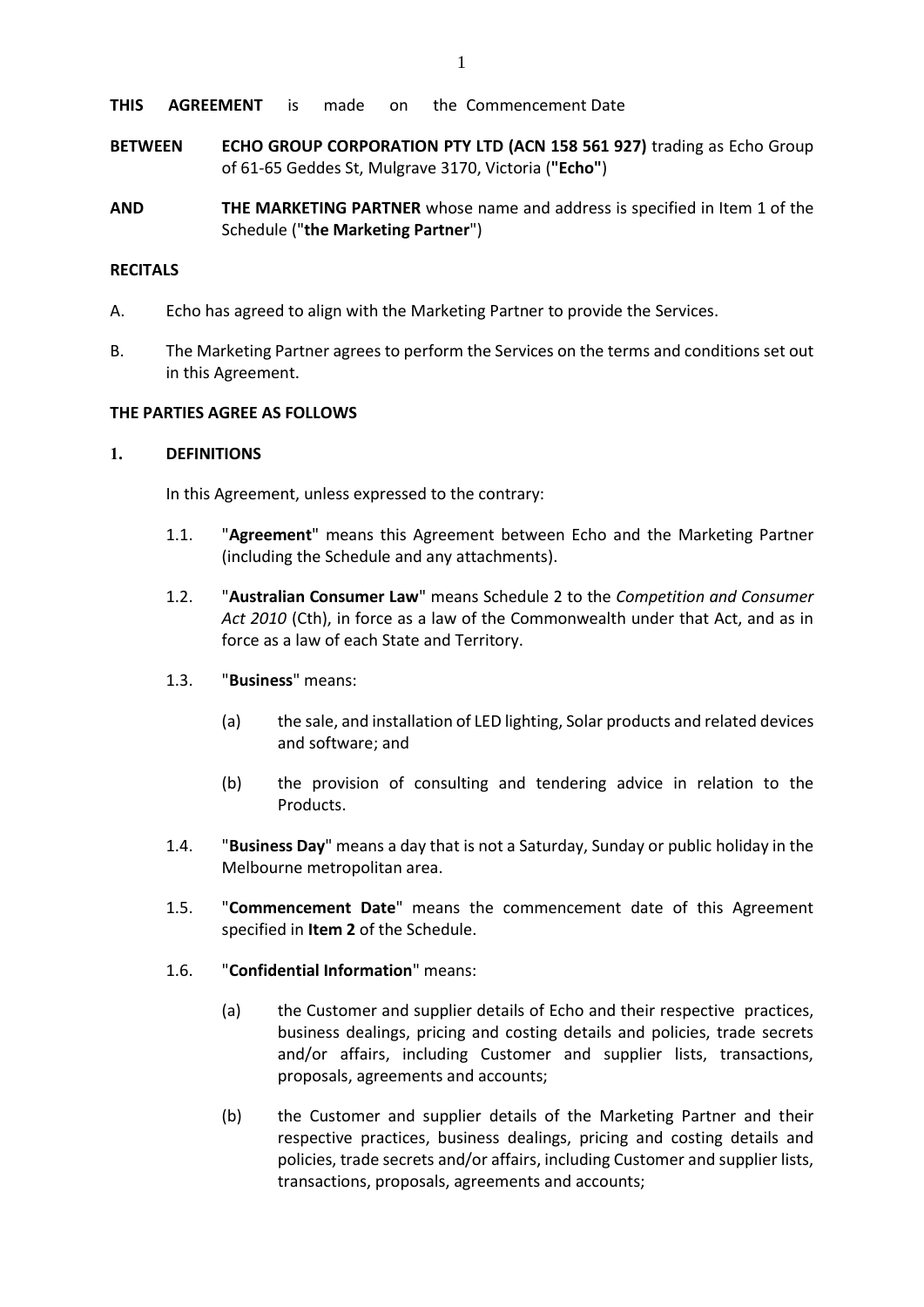- (c) the practices, processes, procedures, business dealings, pricing and costing details and policies, trade secrets and/or affairs of Echo;
- (d) the practices, processes, procedures, business dealings, pricing and costing details and policies, trade secrets and/or affairs of the Marketing Partner;
- (e) all Echo employee and employee related information, including personal information, employee specific remuneration details, information located within an employee's personnel file and Echo payroll files and communications and information passing between Echo and/or its employees;
- (f) all Marketing Partner employee and employee related information, including personal information, employee specific remuneration details, information located within an employee's personnel file and Marketing Partner payroll files and communications and information passing between the Marketing Partner and/or its employees;
- (g) all Echo Marketing Partner and Marketing Partner related information, including personal information, Marketing Partner specific remuneration details and communications and information passing between Echo and/or its Marketing Partners;
- (h) all electronic and documented databases, computer hardware, software or systems, multi-media presentations and computer disks owned by or licensed to Echo (including all systems, processes, designs, methods, applications, development methodologies and source code, in either compiled or un-compiled formats);
- (i) all electronic and documented databases, computer hardware, software or systems, multi-media presentations and computer disks owned by or licensed to the Marketing Partner (including all systems, processes, designs, methods, applications, development methodologies and source code, in either compiled or un-compiled formats);
- (j) the techniques and methods of marketing, budgeting and market analysis used by Echo;
- (k) the techniques and methods of marketing, budgeting and market analysis used by the Marketing Partner;
- (l) all business plans, financial information and strategies of Echo or the Marketing Partner;
- (m) any information licensed from third parties to Echo on a confidential basis, for internal use and/or for sublicenses to end users;
- (n) any information licensed from third parties to the Marketing Partner on a confidential basis, for internal use and/or for sublicenses to end users;
- (o) any document or information which comes into the possession or knowledge of the Marketing Partner during the course of Services which from its nature and content would be reasonably expected to be confidential or which contains information of a commercial value to Echo;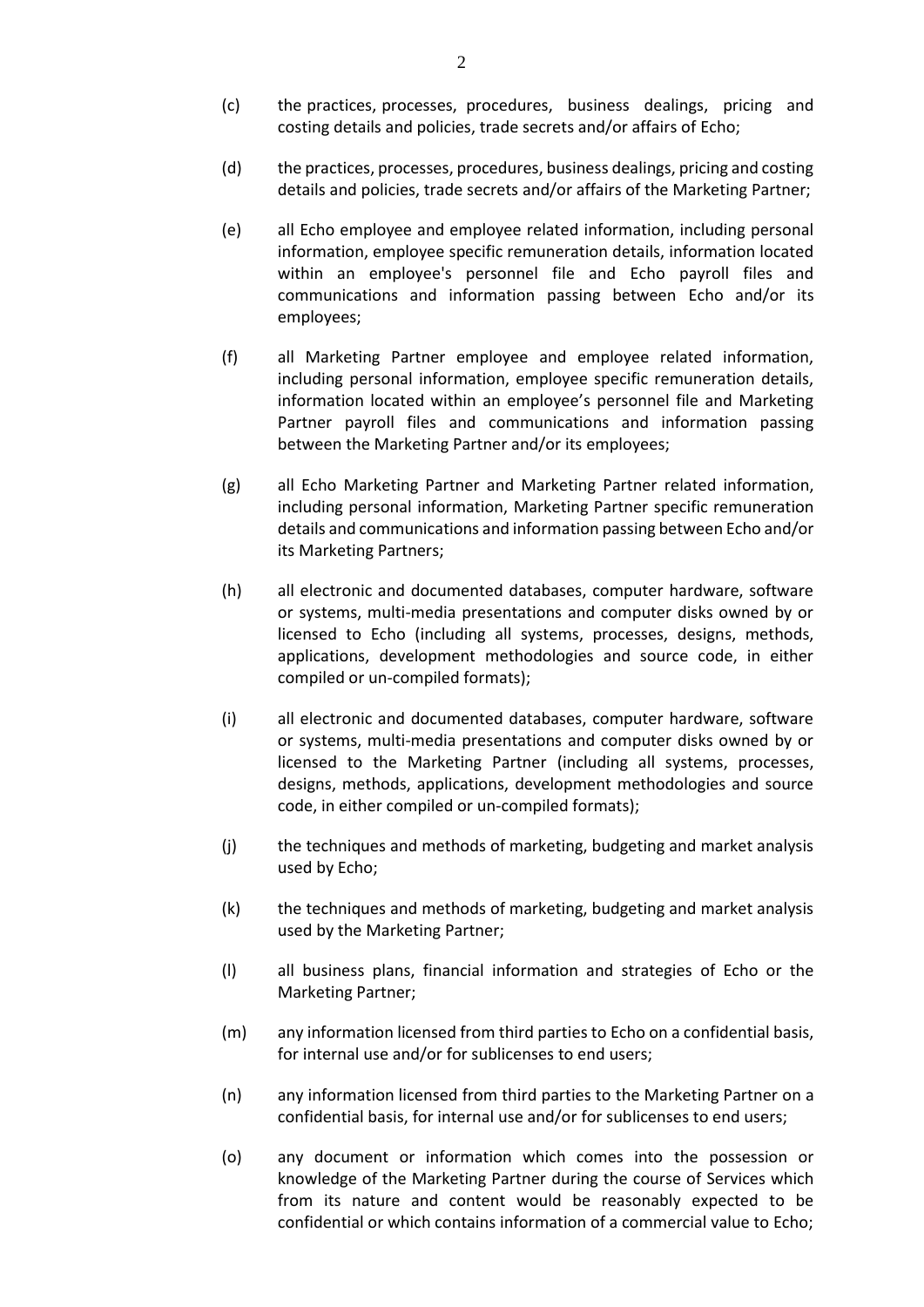- (p) any document or information which comes into the possession or knowledge of Echo during the course of Services which from its nature and content would be reasonably expected to be confidential or which contains information of a commercial value to the Marketing Partner;
- (q) the Documents; and
- (r) any information and document adapted or derived in any way from the information detailed in (a) to (j), even where the adaptation or derivation involves significant or substantial original work.
- 1.7. "**Customer**" means any person, corporation or other entity to whom the Marketing Partner has provided any goods or services and who is referred to Echo in connection with the Business in accordance with this Agreement.
- 1.8. "**Documents**" means documents of Echo or the Marketing Partner (as the case may be), including supplier lists, price lists, Customer lists, market research information, data in any material form (including electronic form), manuals, diagrams, graphs, charts, projections, specifications, estimates, records, concepts, accounts, plans, formulae, designs, methods, techniques, processes, correspondence, letters, electronic messages and papers of every description including all copies of or extracts from the same.
- 1.9. "**GST Act**" means the *A New Tax System (Goods and Services Tax) Act 1999* (Cth).
- 1.10. "**GST Law**" means the same as "GST law" means in the GST Act.
- 1.11. "**Intellectual Property**" means any statutory or other proprietary, ownership or control rights which now exist or may in future exist (both in Australia and in any foreign country) in respect of any invention, patents, trade marks (including goodwill and whether registered or unregistered), copyrights (including future copyrights), designs, circuit layouts, confidential information, trade secrets, knowhow and all other rights with respect to intellectual property.
- 1.12. "**Echo Personnel**" means the personnel engaged by Echo including Echo's officers, employees, agents or sub-contractors and officers, employees or agents of those sub-contractors, who are involved in the supply of the Products or the provision of any Product Installation or any other of Echo's obligations under this Agreement.
- 1.13. "**Echo Responsibilities**" means the responsibilities described in **Item 8** of the Schedule.
- 1.14. "**Marketing Partner Responsibilities**" means the responsibilities described in **Item 7** of the Schedule.
- 1.15. "**Privacy Laws**" means the *Privacy Act 1988* (Cth) and any other legislation imposing an obligation in relation to the collection, use, disclosure, storage or transmission of personal information (including without limitation health information), including any codes, principles or guidelines contained in or arising out of such legislation.
- 1.16. "**Products**" means the products described in **Item 6** of the Schedule.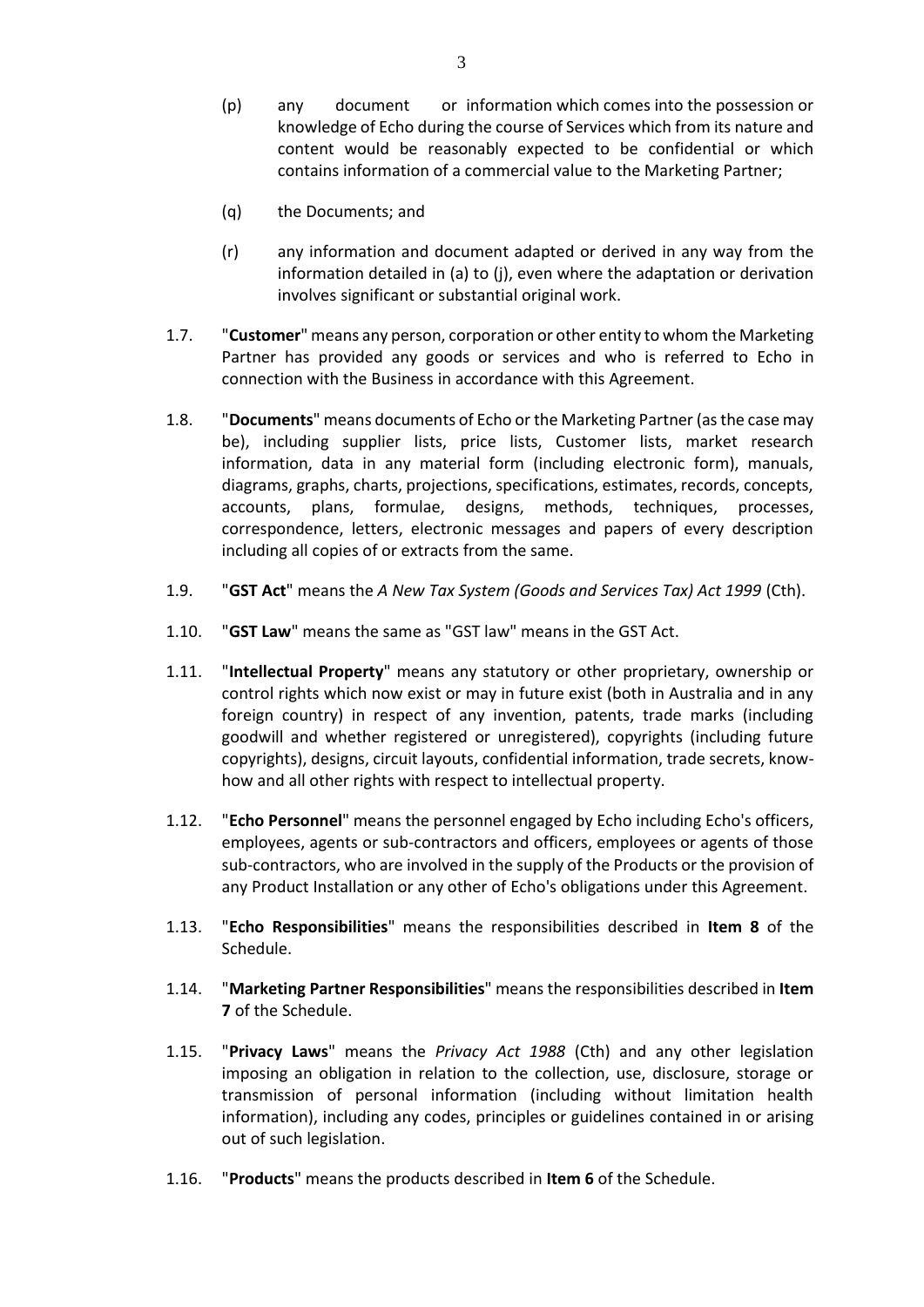- 1.17. "**Product Installation**" means the provision and installation of Products by Echo at a Customer's premises.
- 1.18. "**Property**" means any property of Echo or the Marketing Partner (as the case may be), including (but not limited to) any documentation, Documents, papers, Confidential Information, policies, manuals, keys, electronic or documented databases, computer software and hardware, and multi-media presentations (including any Intellectual Property subsisting therein).
- 1.19. "**Related Body Corporate**" means a related body corporate pursuant to the *Corporations Act* 2001 (Cth).
- 1.20. "**Services**" means the services described in **Item 3** of the Schedule.

#### **2. COMMENCEMENT OF THE AGREEMENT**

This Agreement commences on the Commencement Date and continues for a period of - 12 months, unless terminated in accordance with **Clause [9](#page-8-0)**.

#### **3. SERVICES**

- 3.1. Echo must provide the Services during the Agreement.
- 3.2. The Marketing Partner must fulfil the Marketing Partner Responsibilities during the Agreement.
- 3.3. Echo acknowledges that the Marketing Partner is not required to provide any, or a minimum quantity of, Customer referrals as part of the Services.

#### **4. NATURE OF RELATIONSHIP**

- 4.1. The provision of the Services will be on a non-exclusive basis and the parties expressly agree that the Marketing Partner may engage in other business activities and referral relationships.
- 4.2. The relationship of Echo and the Marketing Partner under this Agreement is that of principal and independent contractor. This Agreement does not make either party a joint venturer, partner, employee or agent of the other. No act or omission of either party is to bind the other party except as expressly set out in this Agreement.
- 4.3. The Marketing Partner acknowledges that:
	- (a) this Agreement does not give the Marketing Partner authority to bind Echo, unless otherwise authorised in writing or reasonably directed to do so;
	- (b) the Marketing Partner must not directly or indirectly assume or create or attempt to assume or create, any obligation on behalf of or in the name of Echo, unless otherwise authorised in writing or directed to do so;
	- (c) the Marketing Partner is not authorised and must not represent that they are authorised by Echo to exercise any responsibilities other than those set out in **Item7** of the Schedule;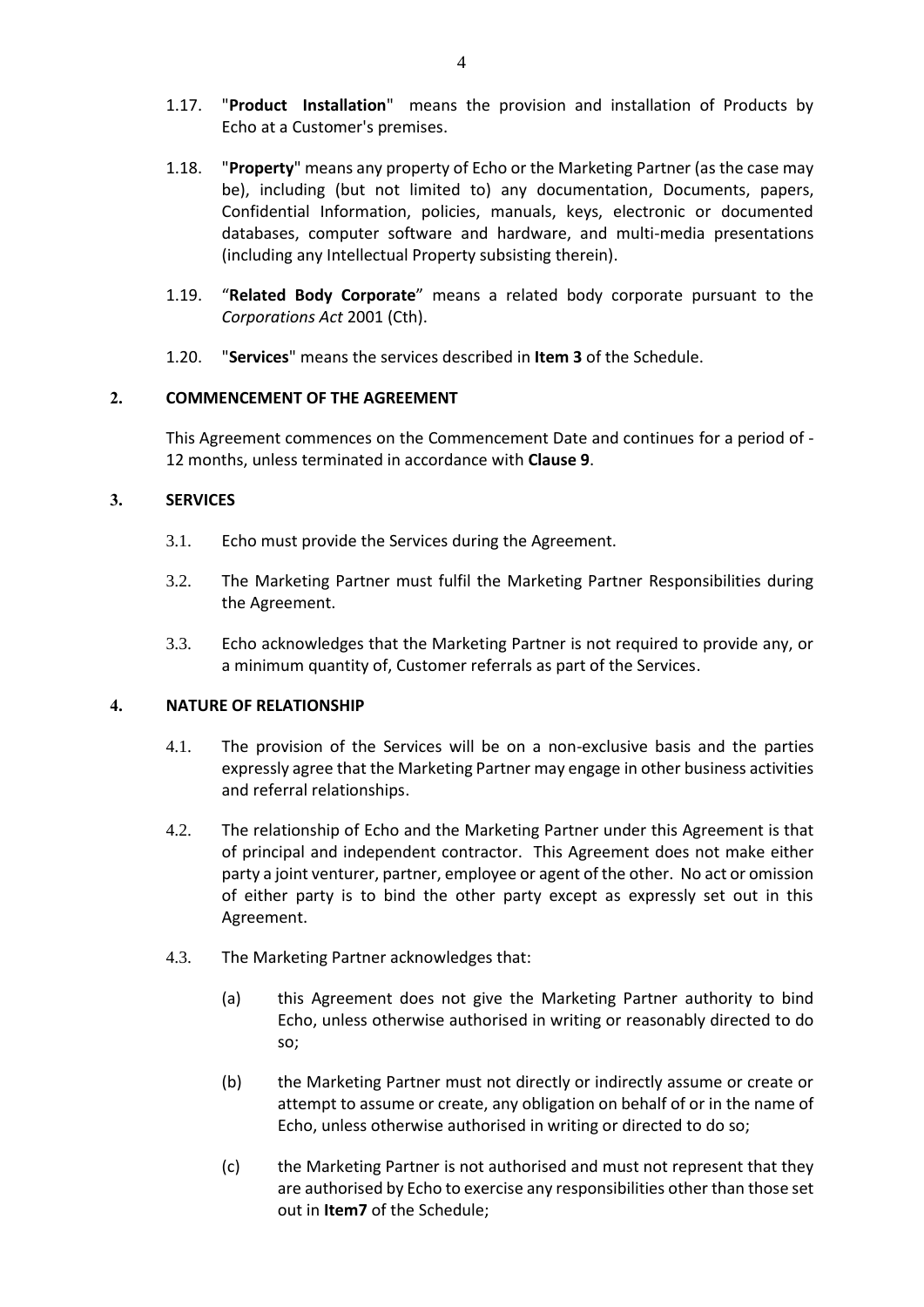- <span id="page-5-2"></span>(d) subject to sub-clauses 4.2(a) to (c) inclusive, it is authorised to co-brand the sale of Products with Echo provided that any such co-branding will be authorised in writing by both parties before being implemented; and
- (e) the Marketing Partner is solely responsible for controlling the manner in which it fulfils its responsibilities, subject to the provisions set out in this Agreement.

# <span id="page-5-1"></span>**5. ECHO'S OBLIGATIONS**

- 5.1. Within 10 Business Days of the end of each month, Echo will pay the Marketing Partner the amount calculated in accordance with Item 4 of the Schedule, in the manner set out in Item 5 of the Schedule.
- 5.2. Echo must fulfil the Echo Responsibilities during the Agreement.
- 5.3. Echo must ensure that the Marketing Partner's brands and corporate reputation are maintained at all times (including, without limitation, in accordance with any brand guidelines that are provided to Echo from time to time).
- 5.4. Echo represents and warrants that:
	- (a) (**law, standards**) in marketing and providing the Products and Products Installation to Customers it will comply with all laws and industry standards (including the Australian Consumer Law and Privacy Laws, occupational health, safety and environmental laws, guidelines and codes of practice);
	- (b) (**materials**) it will use only first class materials fit for the purpose required by the Customer; and
	- (c) (**licenses and permits**) it, or the Echo Personnel, possesses all relevant authorisations, permits and licences necessary to market and supply the Products and perform the Product Installations.
- 5.5. Echo must maintain full and accurate records and accounts concerning its operations in connection with this Agreement and must make the accounts and records available to the Marketing Partner for inspection and examination on ten Business Days' written notice by the Marketing Partner.

# **6. ACKNOWLEDGEMENT AND INDEMNITY**

- 6.1. The Marketing Partner acknowledges that a serious breach of this Agreement by the Marketing Partner may result in substantial loss or damage to Echo.
- <span id="page-5-0"></span>6.2. Subject to claus[e 6.3,](#page-6-0) the Marketing Partner indemnifies Echo against all expenses, losses, damages and costs (on a solicitor and own client basis and whether incurred by or awarded against Echo) that Echo may sustain or incur, directly arising out of:
	- (a) any un-remedied breach of this Agreement or any express warranty by the Marketing Partner set out in this Agreement including, but not limited to, a breach in respect of which Echo exercises an express right to terminate this Agreement;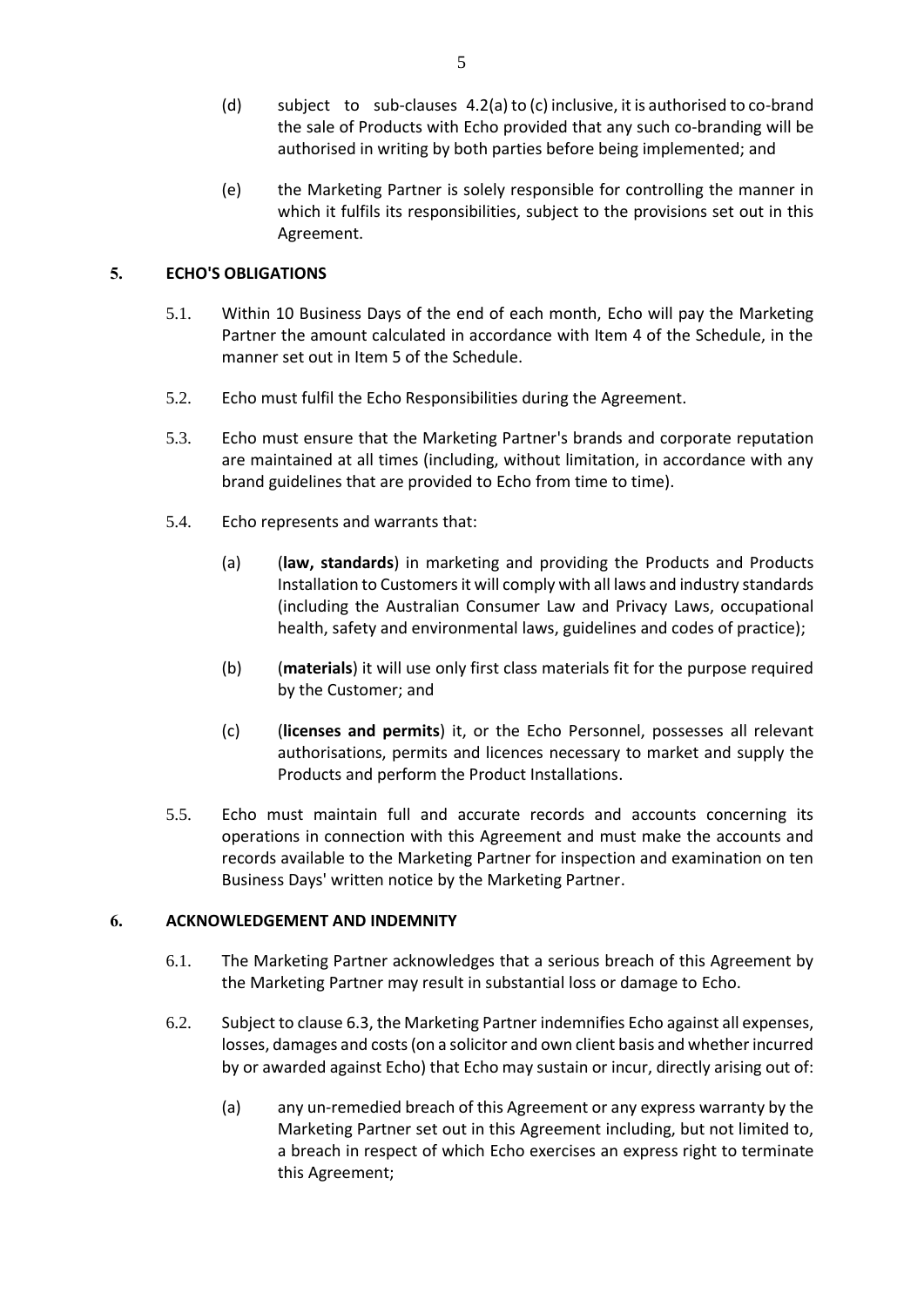- <span id="page-6-1"></span>(b) any negligence, breach of applicable law , fraud or wilful misconduct by the Marketing Partner, and any claim made by a third party against Echo directly as a result.
- <span id="page-6-0"></span>6.3. To the full extent permitted by law, the Marketing Partner is not liable (whether in negligence or otherwise) to Echo for any consequential loss in connection to any breach under clause [6.2,](#page-5-0) including loss of profits, loss of revenue, loss of data, damage to goodwill, loss of anticipated profit, loss of opportunity or damages for lost opportunity .
- 6.4. The Marketing Partner's total liability to Echo under or in connection with this Agreement must not exceed 100% of the amounts paid by Echo under clause [5.1.](#page-5-1)
- 6.5. The Marketing Partner acknowledges that it has been provided the opportunity to seek independent legal advice regarding this Agreement.
- 6.6. Echo acknowledges that a serious breach of this Agreement by Echo may result in substantial loss or damage to the Marketing Partner.
- 6.7. Echo indemnifies the Marketing Partner against all expenses, losses, damages and costs (on a solicitor and own client basis and whether incurred by or awarded against the Marketing Partner) that the Marketing Partner may sustain or incur, directly arising out of:
	- (a) any un-remedied breach of this Agreement or any express warranty by Echo set out in this Agreement including, but not limited to, a breach in respect of which the Marketing Partner exercises an express right to terminate this Agreement;
	- (b) the Products or any Product Installation; and
	- (c) any negligence, breach of applicable law, fraud or wilful misconduct by Echo or their nominated agents, and any claim made by a third party against the Marketing Partner directly as a result, including in relation to the Product Installations.
- 6.8. Each party must do anything reasonably required by the other party to prevent or restrain, or mitigate the consequences of, a breach or suspected breach of this Agreement or any infringement or suspected infringement by any person of that other party's rights under this Agreement.

# **7. CONFIDENTIAL INFORMATION**

- 7.1. The Marketing Partner acknowledges and agreesthat the Confidential Information is provided only for the Services.
- 7.2. The Marketing Partner must not (other than in the proper performance of carrying out the Services) disclose, copy, memorise, communicate or make available in any way to any person any of the Confidential Information and must not at any time for the Marketing Partner's own benefit, or for the benefit of any other person, directly or indirectly, take advantage of, use or in any way exploit the Confidential Information.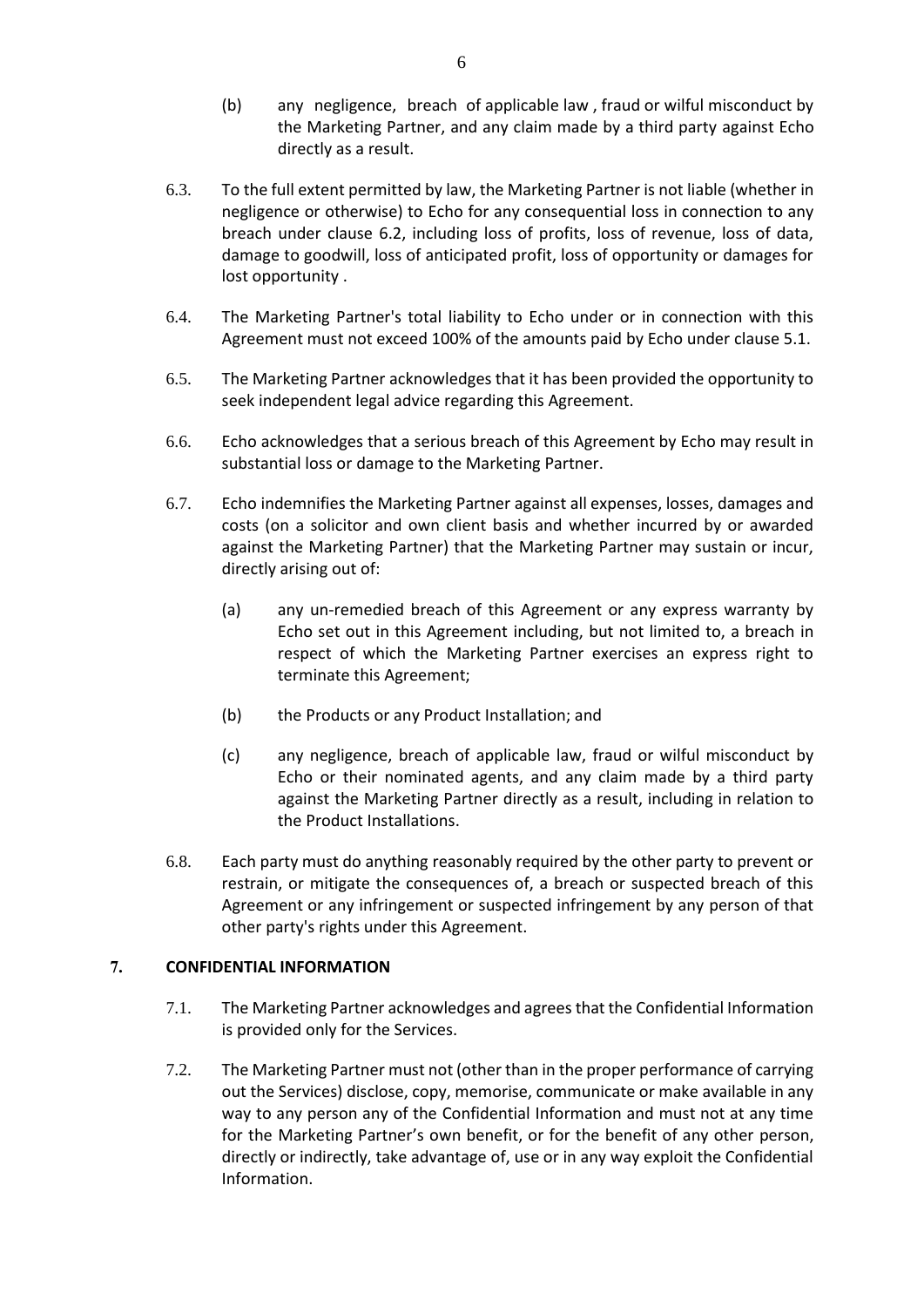- 7.3. Echo must not (other than in the proper performance of carrying out the Services) disclose, copy, memorise, communicate or make available in any way to any person any of the Confidential Information and must not at any time for the benefit of Echo, or for the benefit of any other person, directly or indirectly, take advantage of, use or in any way exploit the Confidential Information.
- 7.4. The provisions of this Clause shall not apply to such Confidential Information that is or subsequently becomes:
	- (a) in the public domain other than through the default of the Marketing Partner; or
	- (b) available to the Marketing Partner from a third party having the right to disclose it whose source is not directly or indirectly connected with the Marketing Partner.
- 7.5. The Marketing Partner must take all reasonable steps to preserve the confidentiality of the Confidential Information and The Marketing Partner agree to indemnify and hold Echo harmless against and from any and all claims, losses, damages and expenses (including legal expenses on a solicitor and own client basis) and other professional fees which the Marketing Partner may incur or sustain as a direct or indirect result of any unauthorised use or disclosure of the Confidential Information by Echo.
- 7.6. Echo must take all reasonable steps to preserve the confidentiality of the Confidential Information and Echo agree to indemnify and hold the Marketing Partner harmless against and from any and all claims, losses, damages and expenses (including legal expenses on a solicitor and own client basis) and other professional fees which the Marketing Partner may incur or sustain as a direct or indirect result of any unauthorised use or disclosure of the Confidential Information by Echo.
- 7.7. The Marketing Partner acknowledges that Confidential Information is of considerable commercial value to Echo. Any disclosure of the Confidential Information in breach of this Clause will cause Echo damage that cannot adequately be compensated by any award of damages. Echo shall be entitled to an injunction to restrain by an injunction or similar remedy, any conduct or threatened conduct of the Marketing Partner which is or may be a breach of this Clause and this remedy shall be in addition to any award of damages that may be made in favour of Echo.
- 7.8. Echo acknowledges that Confidential Information and Marketing Partner's branding is of considerable commercial value to the Marketing Partner. Any disclosure of the Confidential Information in breach of this Clause or breach of Echo's obligations with respect to the Marketing Partner's branding will cause the Marketing Partner damage that cannot adequately be compensated by any award of damages. The Marketing Partner shall be entitled to an injunction to restrain by an injunction or similar remedy, any conduct or threatened conduct of Echo which is or may be a breach of this Clause or Echo's obligations with respect to the Marketing Partner's branding and this remedy shall be in addition to any award of damages that may be made in favour of the Marketing Partner.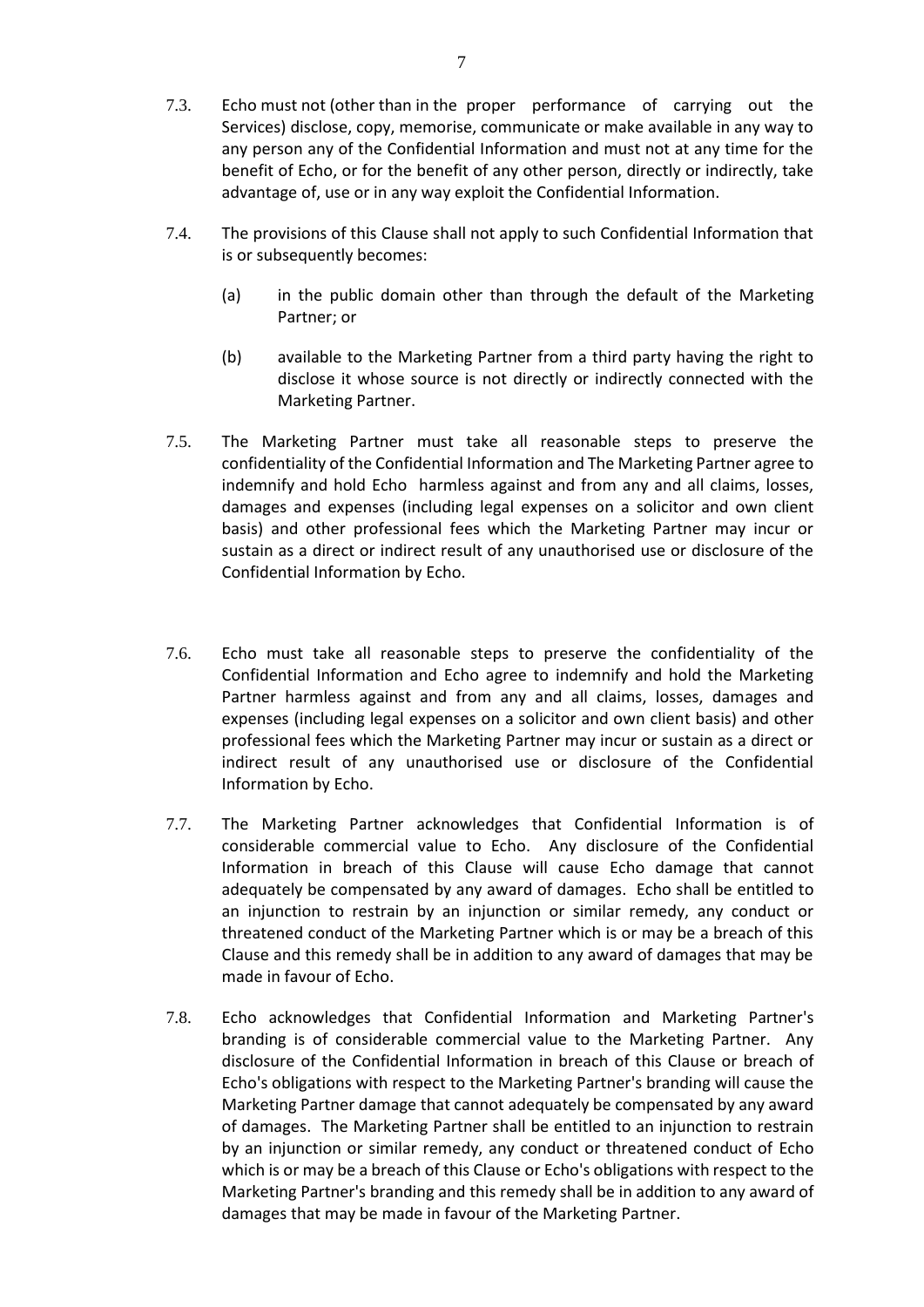- <span id="page-8-1"></span>7.9. On termination of this Agreement the Marketing Partner must immediately deliver to Echo or destroy all originals and copies of any Confidential Information in their possession.
- 7.10. On termination of this Agreement Echo must immediately deliver to the Marketing Partner or destroy all originals and copies of any Confidential Information in their possession.

# **8. INTELLECTUAL PROPERTY**

- 8.1. The Marketing Partner acknowledges that the Echo, Littil, Cherry Energy Solutions, Unilumin and FreeLED brands represent Intellectual Property created or developed by Echo as and from the date of creation. Under all circumstances use of Echo Intellectual property requires advanced approval in writing from Echo.
- 8.2. Echo acknowledges that "Power Choice" brand represents Intellectual Property created or developed by the Marketing Partner as and from the date of creation. Under all circumstances use of the Marketing Partner Intellectual Property requires advanced approval in writing from the Marketing Partner.
- 8.3. Echo and the Marketing Partner agree that the obligations contained in this Clause shall survive termination of this Agreement.

#### <span id="page-8-0"></span>**9. TERMINATION OF AGREEMENT**

- 9.1. Subject to any rights set out in Clauses [9.2](#page-8-2) an[d 9.3,](#page-8-3) either party may terminate this Agreement for any reason by giving the other party at least 10 Business Days' prior notice in writing.
- <span id="page-8-2"></span>9.2. Echo or the Marketing Partner may terminate this Agreement by giving 1 weeks' prior written notice to the other party if the other party fails to remedy a breach of the Agreement within 1 week of receiving written notice requesting it to do so.
- <span id="page-8-3"></span>9.3. This Agreement may be terminated at any time by Echo or the Marketing Partner via prior written notice and without further payment, other than for Services already provided, if:
	- (a) either party ceases to carry on business;
	- (a) any step is taken to enter into any arrangement between either party and its creditors;
	- (b) either party becomes unable to pay its debts as they become due; or
	- (c) any step is taken to appoint a receiver, a manager, a trustee in bankruptcy, a liquidator, a provisional liquidator or other like person of the whole or any part of either parties business.

#### **10. AFTER TERMINATION OF AGREEMENT**

10.1. The Marketing Partner must, upon termination of this Agreement, surrender to Echo all Property and Intellectual Property belonging to Echo that is in the Marketing Partner's possession or control.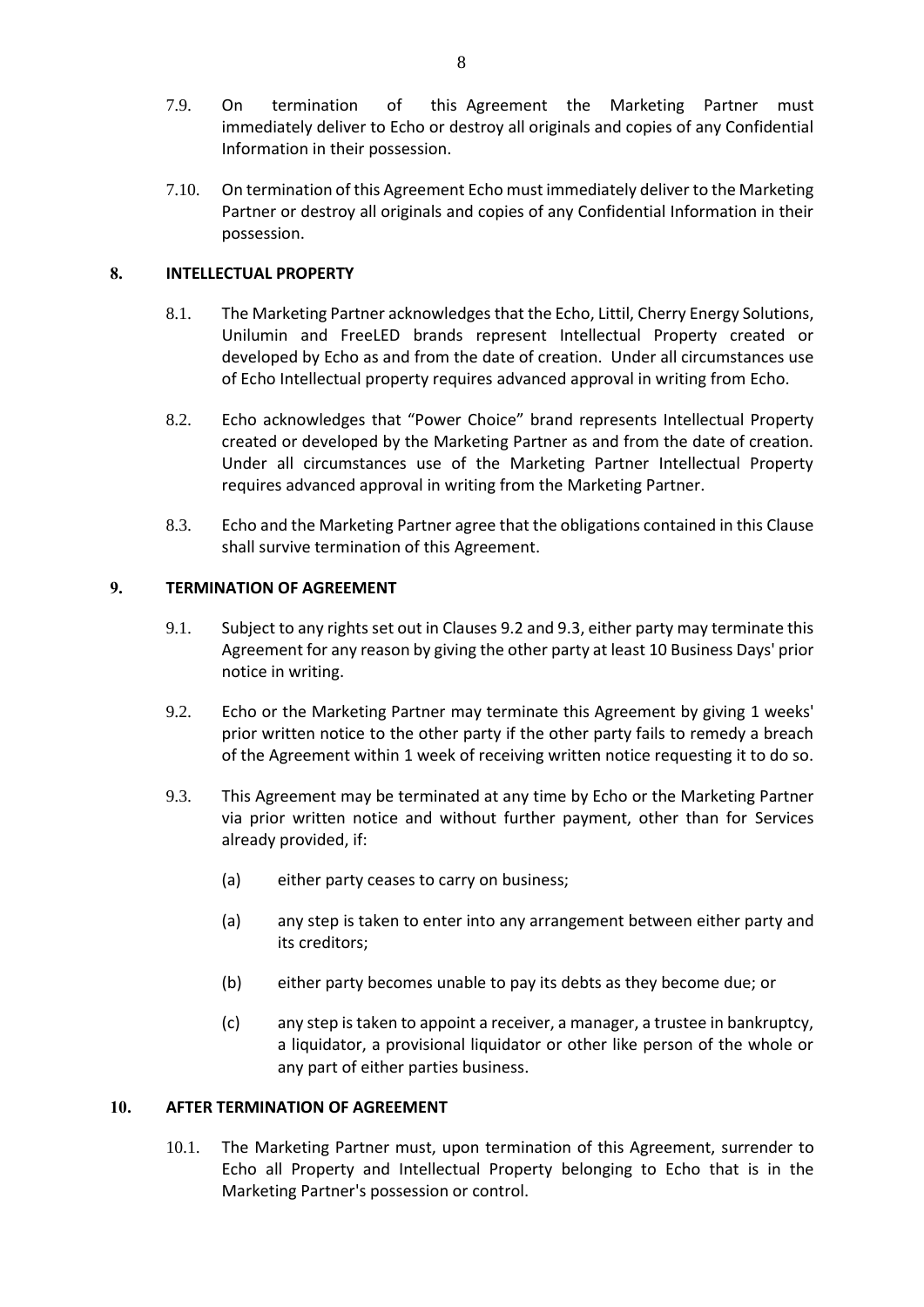- 10.2. The Marketing Partner undertakes not to retain copies and further undertakes to delete all electronic and documented databases, Echo computer programs and multi-media presentations from their computers, including any laptops. Prior to deleting the above software and data, the Marketing Partner will ensure that Echo has up to date copies of the software and data.
- 10.3. The Marketing Partner's and Echo's obligations under **Clauses** 6 (Acknowledgement & Indemnity), 7 (Confidential Information), and 8 (Intellectual Property Rights) continue to apply to the Marketing Partner after termination or assignment of this Agreement.
- 10.4. Echo must, upon termination of this Agreement, surrender to the Marketing Partner all Property and Intellectual Property belonging to the Marketing Partner's possession or control.
- 10.5. Echo undertakes not to retain copies and further undertakes to delete all electronic and documented databases, Marketing Partner or Related Body Corporate computer programs and multi-media presentations from their computers, including any laptops. Prior to deleting the above software and data, Echo will ensure that the Marketing Partner has up to date copies of the software and data.

#### <span id="page-9-0"></span>**11. PRIVACY AND PROTECTION OF INFORMATION**

- 11.1. Echo must comply, and must ensure that all of Echo's Personnel also comply, with all Privacy Laws in respect of any Customer's personal information handled by Echo or Echo Personnel under or in connection with this Agreement, and treat the information in accordance with the Marketing Partner's privacy policy.
- 11.2. Echo must take all reasonable steps to ensure that Customer personal information is protected from misuse, loss, unauthorised access, modification or disclosure.
- 11.3. Echo must ensure that at all times all information or data relating to a Customer received from the Marketing Partner or otherwise obtained in connection with the Services is:
	- (a) identified as Customer information or data (and not the data of Echo or any third party) and stored separately from Echo's other information and data;
	- (b) modified separately from any data of Echo or any third party; and
	- (c) on termination of this Agreement, removed from Echo's systems and files and transferred to the Marketing Partner or other person nominated by the Marketing Partner.
- 11.4. Echo must not use the Customer personal information and data received from the Marketing Partner for any purpose other than for the purpose of marketing and selling the Products in accordance with this Agreement.
- 11.5. Echo indemnifies the Marketing Partner against any loss or claim suffered or incurred by the Marketing Partner arising directly or indirectly as a result of, or in connection with, any breach by Echo or the Echo Personnel of the obligations set out in this clause [11.](#page-9-0)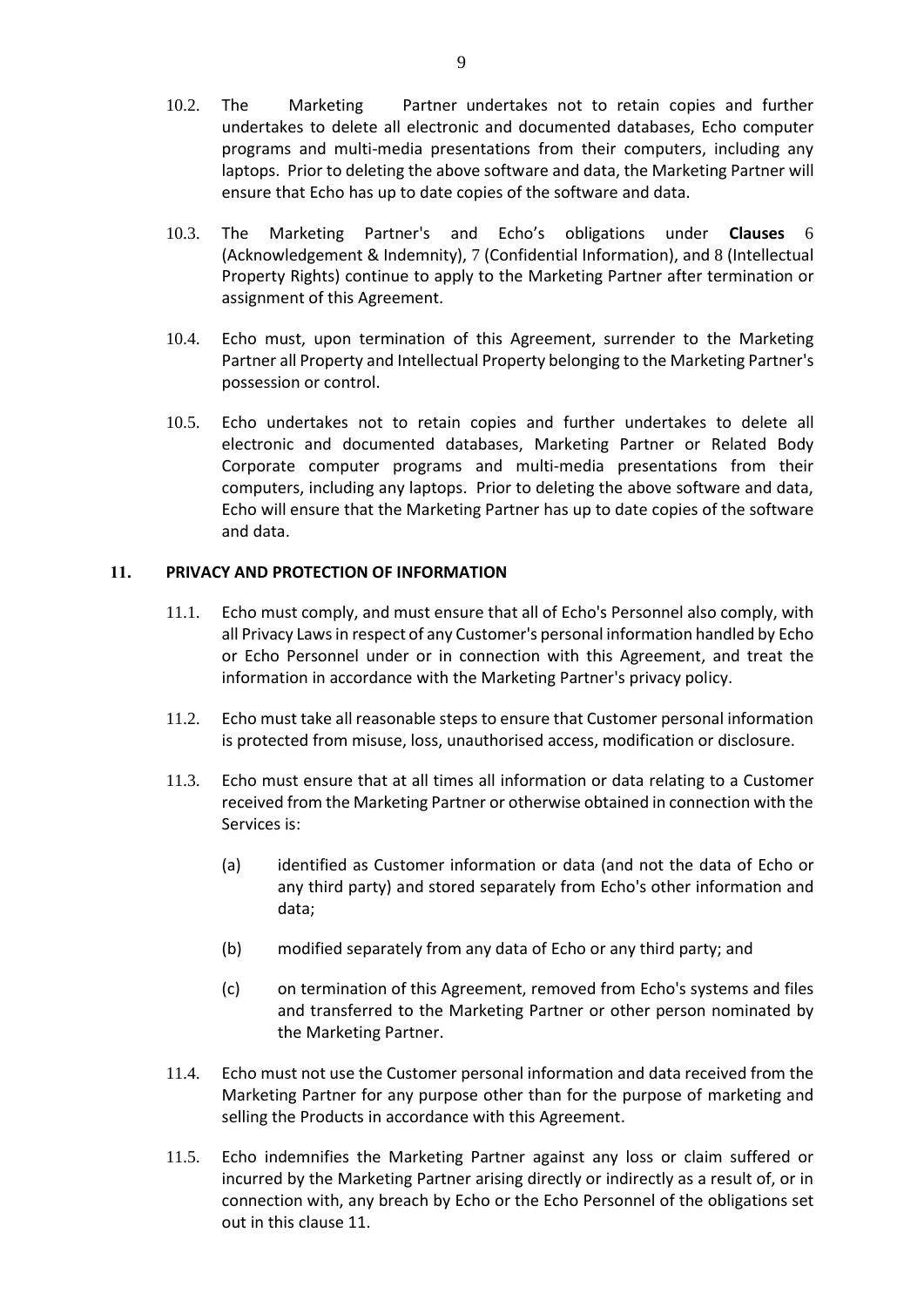#### <span id="page-10-2"></span>**12. INSURANCE**

- 12.1. Echo must take out and maintain during the period of this Agreement:
	- (a) comprehensive public liability insurance, with a limit of at least \$10 million per occurrence, to cover all which Echo may become legally liable to pay consequent upon:
		- (i) personal injury including death of, or bodily injury (including disease or illness) to, any person; and
		- (ii) loss of, or damage to, property (including loss of use),

in connection with the Products or Product Installation.

- <span id="page-10-0"></span>(b) insurance in respect of all claims and liabilities arising at law relating to workers compensation or employer's liability, from death of, or bodily injury (including disease or illness) to, any person employed by Echo in connection with this Agreement and Echo must ensure that all of its subcontractors in respect of this Agreement are similarly insured in respect of their employees; and
- <span id="page-10-1"></span>(c) professional indemnity insurance, with a limit of at least \$5 million per occurrence and in the aggregate during any one period of insurance, covering liability howsoever arising in connection with the provision of professional services or breach of professional duties by Echo in providing the Products or performing the Product Installation and any obligations under this Agreement, which extends to any liability Echo may have to us as a result of, or in respect of, any failure on the part of any subcontractor to exercise any skill and care in performing any of the Product Installation or any obligations under this Agreement or in otherwise providing services in relation to the foregoing.
- 12.2. Echo must ensure that all policies of insurance required to be taken out by Echo under this Agreement, other than the policies referred to in clause [12.1\(b\),](#page-10-0) note the Marketing Partner's interests under or in relation to this Agreement.
- 12.3. Echo must maintain the professional indemnity insurance referred to in clause [12.1\(c\)](#page-10-1) from the Commencement Date until 6 years after the termination or expiry of this Agreement.
- 12.4. At the Marketing Partner's request, Echo must promptly produce evidence acceptable to the Marketing Partner that Echo is maintaining the insurances required by this clause [12.](#page-10-2)

#### **13. ASSIGNMENT AND SUBCONTRACTING OF THIS AGREEMENT**

- 13.1. The Marketing Partner may only assign or sub-contract the Services under this Agreement with the prior written consent of Echo, which will not be unreasonably withheld.
- 13.2. Echo may only assign or sub-contract the Services under this Agreement with the prior written consent of the Marketing Partner which will not be unreasonably withheld. Echo does not require prior written consent in relation to the sub-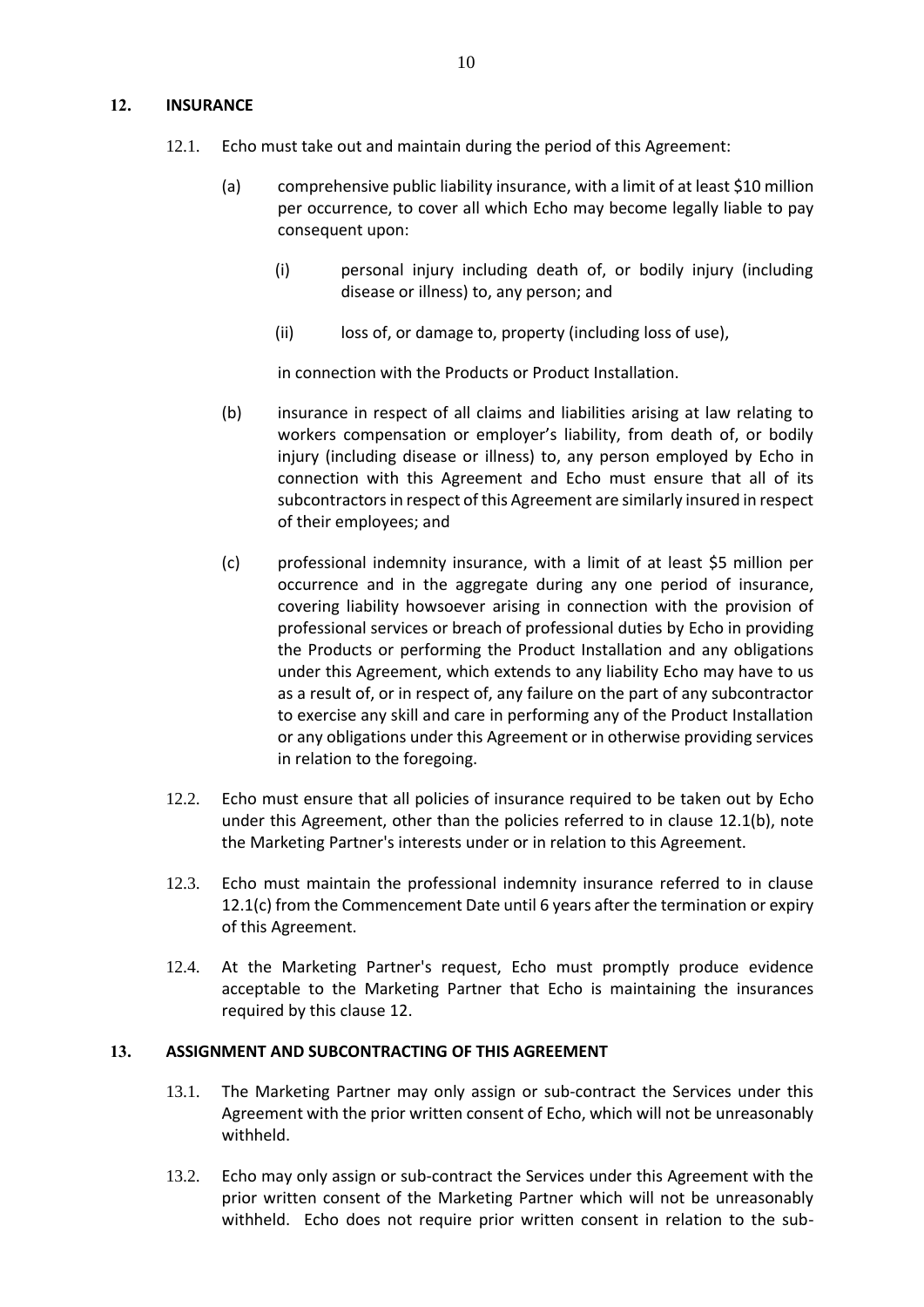contracting of LED installation services by Echo to approved A grade electricians who are reputable and have access to sufficient resources, experience, expertise and ability to undertake and to complete the activities for which they employed or engaged.

13.3. At all times Echo is responsible for all activities undertaken and completed pursuant to the Agreement by Echo Personnel and subcontractors and will not be relieved of any claim or liability for any Loss in relation to any activity and each act and omission of its Echo Personnel and subcontractors will be treated as being an act or omission of Echo, irrespective of whether any Echo Personnel or subcontractor has been approved by the Marketing Partner.

#### **14. NO WAIVER**

The failure of a party at any time to insist on performance of any obligation under this Agreement of the other party is not a waiver of its right:

- 14.1. to insist on performance of that obligation or to claim damages unless that party acknowledges in writing that the failure is a waiver; and
- 14.2. at any other time to insist on performance of that or any other obligation under this Agreement of the other party.

#### **15. GST**

- 15.1. Terms defined in the GST Law have the same meaning in this Agreement, unless the context otherwise requires.
- 15.2. Except where expressly stated otherwise, all amount referred to in this agreement are exclusive of GST.
- 15.3. If GST is or will be payable on a supply under or in connection with this Agreement, to the extent that the consideration otherwise provided for that supply under this Agreement is not stated to include an amount in respect of GST:.
	- (a) the consideration otherwise provided for that supply is increased by the amount of that GST; and
	- (b) the recipient must make payment of the increase as and when the consideration otherwise provided for, or relevant part of it, must be paid or provided.
- 15.4. The right of the supplier to recover any amount in respect of GST under this Agreement on a supply is subject to the issuing of the relevant tax invoice or adjustment note to the recipient within the time period within which the recipient is otherwise entitled to the relevant input tax credit.
- 15.5. If there is an adjustment event in relation to a supply which results in the amount of GST on a supply being different from the amount in respect of GST already recovered by the supplier, as appropriate, the supplier within 14 days of becoming aware of the adjustment event: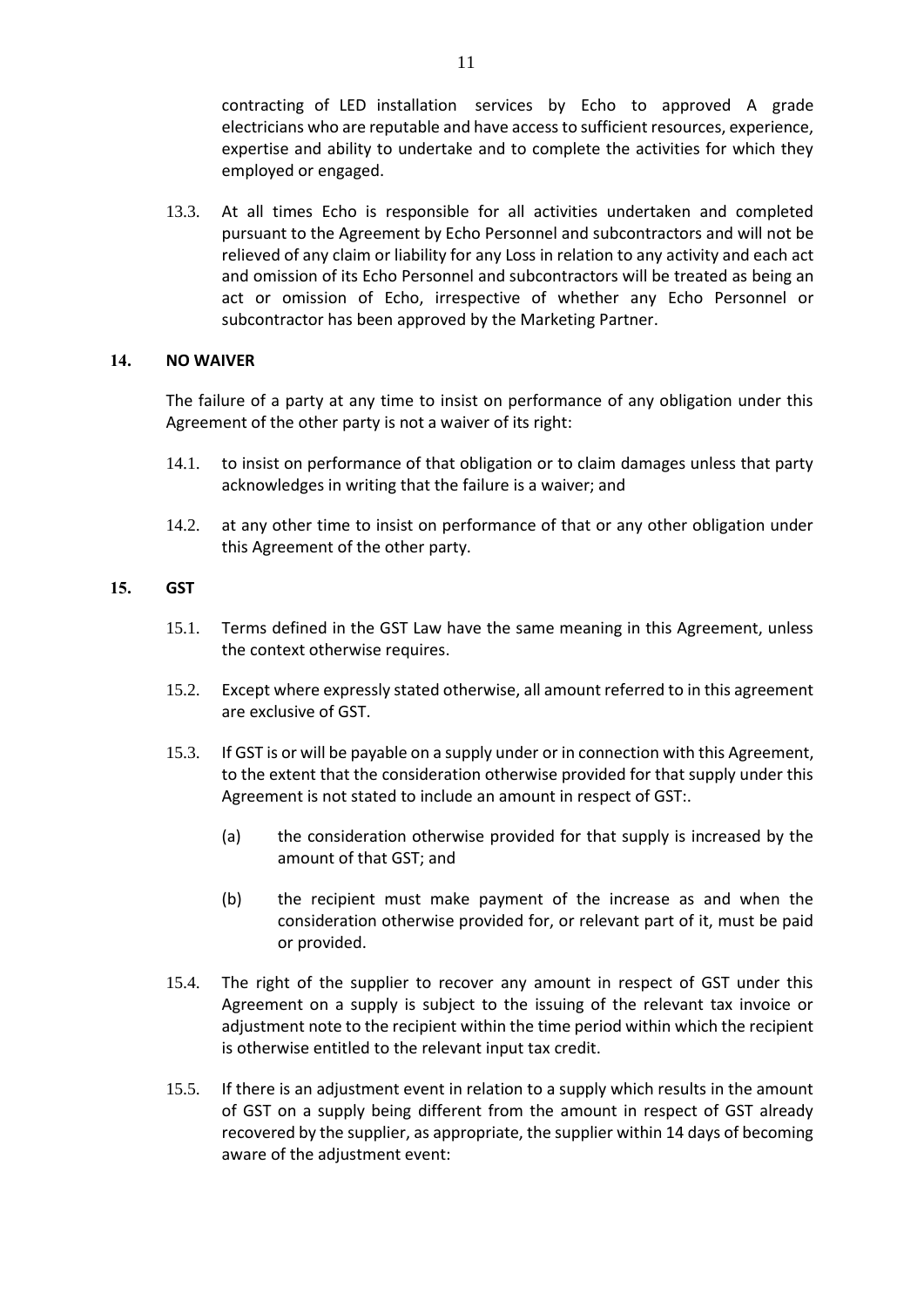- (a) may recover from the recipient the amount by which the amount of GST on the supply exceeds the amount already recovered by giving 7 days written notice;
- (b) must refund to the recipient the amount by which the amount already recovered exceeds the amount of GST on the supply to the extent that the supplier is entitled to a refund or credit from the Commissioner of Taxation; and
- (c) must issue an adjustment note or tax invoice reflecting the adjustment event in relation to the supply to the recipient within 28 days of the adjustment event.
- 15.6. Costs actually or estimated to be incurred or revenue actually or estimated to be earned or lost by a party that is required to be reimbursed or indemnified by another party or used as the basis for calculation of consideration for a supply under this Agreement must exclude the amount of GST referrable to the cost to the extent to which an entitlement arises or would arise to claim an input tax credit and in relation to revenue must exclude any amount in respect of GST referable to the revenue.

#### **16. GENERAL**

#### 16.1. **Notices**

All notices and consents required or permitted to be given under this Agreement shall be in writing and given by personal service, pre-paid postage, facsimile transmission at the addresses of the parties set out in this Agreement or to such other address as either party may designate to the other by written notice.

#### 16.2. **Governing Law**

This Agreement shall be governed by the laws of Victoria and the parties expressly submit to the jurisdiction of the courts of Victoria.

#### 16.3. **Modification**

This Agreement may be modified only in writing signed by duly authorised persons for both parties.

#### 16.4. **Severability**

If any provision of this Agreement should be held to be invalid in any way or unenforceable, the remaining provisions shall not in any way be affected or impaired.

# 16.5. **Entire Understanding**

This Agreement supersedes all prior representations, arrangements, understandings and agreements between the parties relating to the subject matter of this Agreement and sets forth the entire exclusive Agreement and understanding between the parties relating to the subject matter of this Agreement.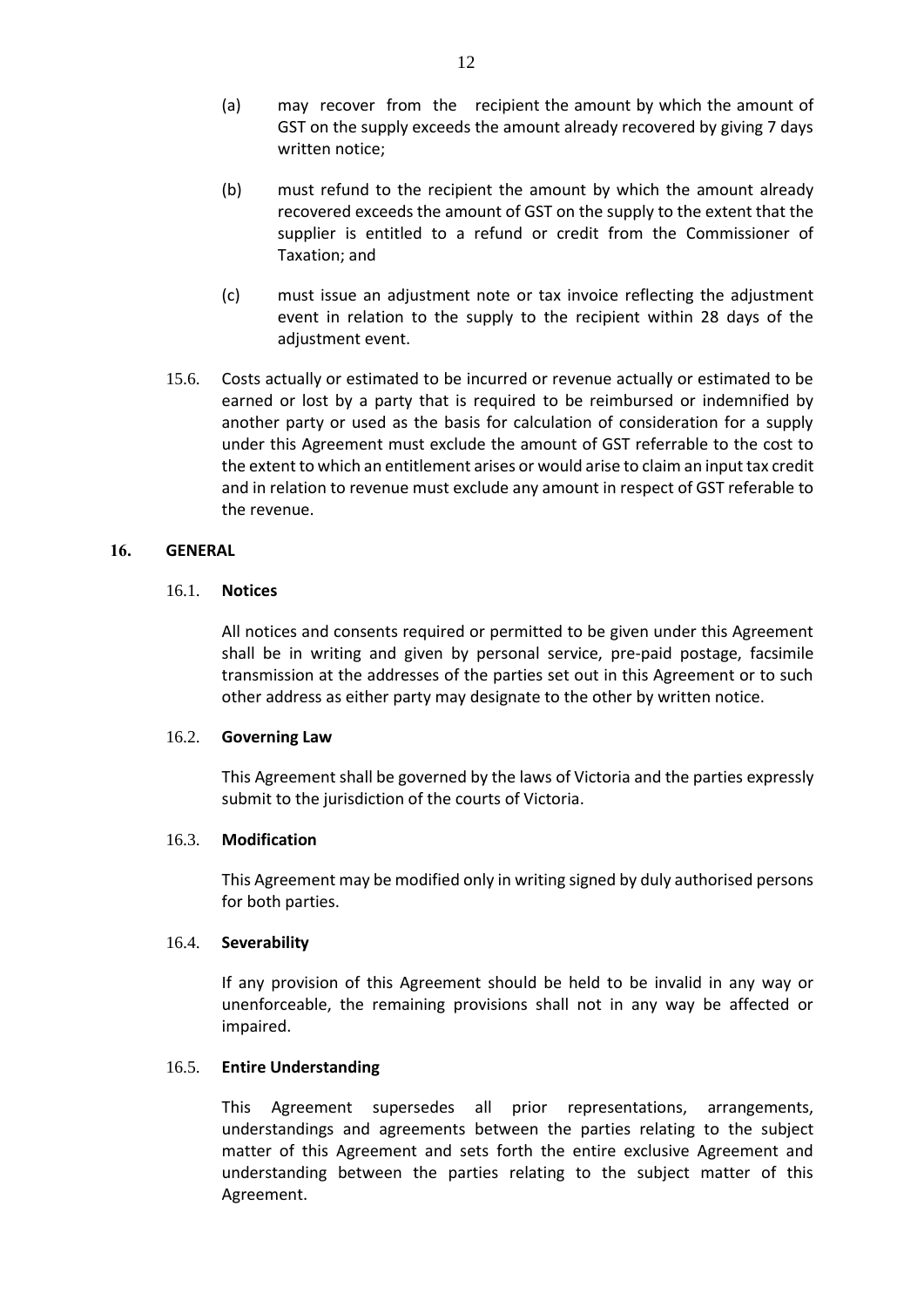#### 16.6. **Operation of indemnities**

- (a) Each indemnity in this Agreement survives the expiry or termination of this Agreement.
- (b) A party may recover a payment under an indemnity in this Agreement before it makes the payment in respect of which the indemnity is given.

#### 16.7. **Interpretation**

Unless this Agreement otherwise expressly provides:

- (a) a reference to the singular includes the plural and vice versa.
- (b) a reference to a person includes any other entity recognised by law and vice versa;
- (c) a document or agreement (including this Agreement), or a provision of a document or agreement (including this Agreement), is to that document, agreement or provision as amended, supplemented, replaced or novated;
- (d) a party to this Agreement or to any other document or agreement includes a permitted substitute or a permitted assign of that party;
- (e) if an example is given of anything (including a right, obligation or concept), such as by saying it includes something else, the example does not limit the scope of that thing; and
- (f) including an indemnity in this Agreement does not exclude any other remedy of the indemnified party.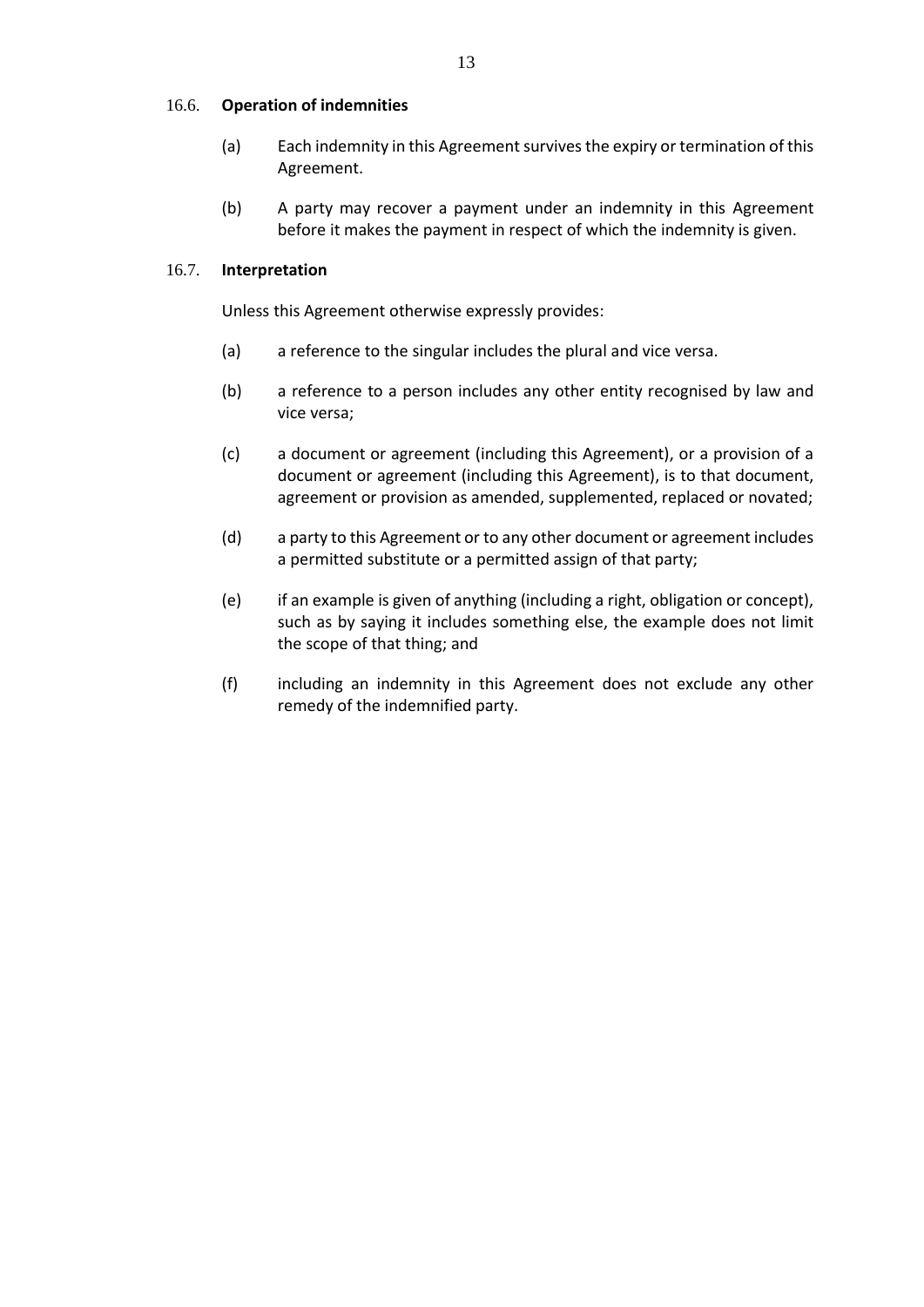#### **Executed by the Parties**

**SIGNED** for and on behalf of **Echo Group Corporation Pty Ltd**, by its duly authorised officer, in the presence of:

**SIGNED** for and on behalf of **Power Choice Pty Ltd**, by its duly authorised officer, in the

Signature of witness Name

Shelley Fraser

Name



Signature of officer

# Ben Wright



Signature of officer

Alan Jones<br>
Name<br>
Jun 10, 2020

Wisnionslea

presence of:

Signature of witness Name

Aga Wisniowska

Name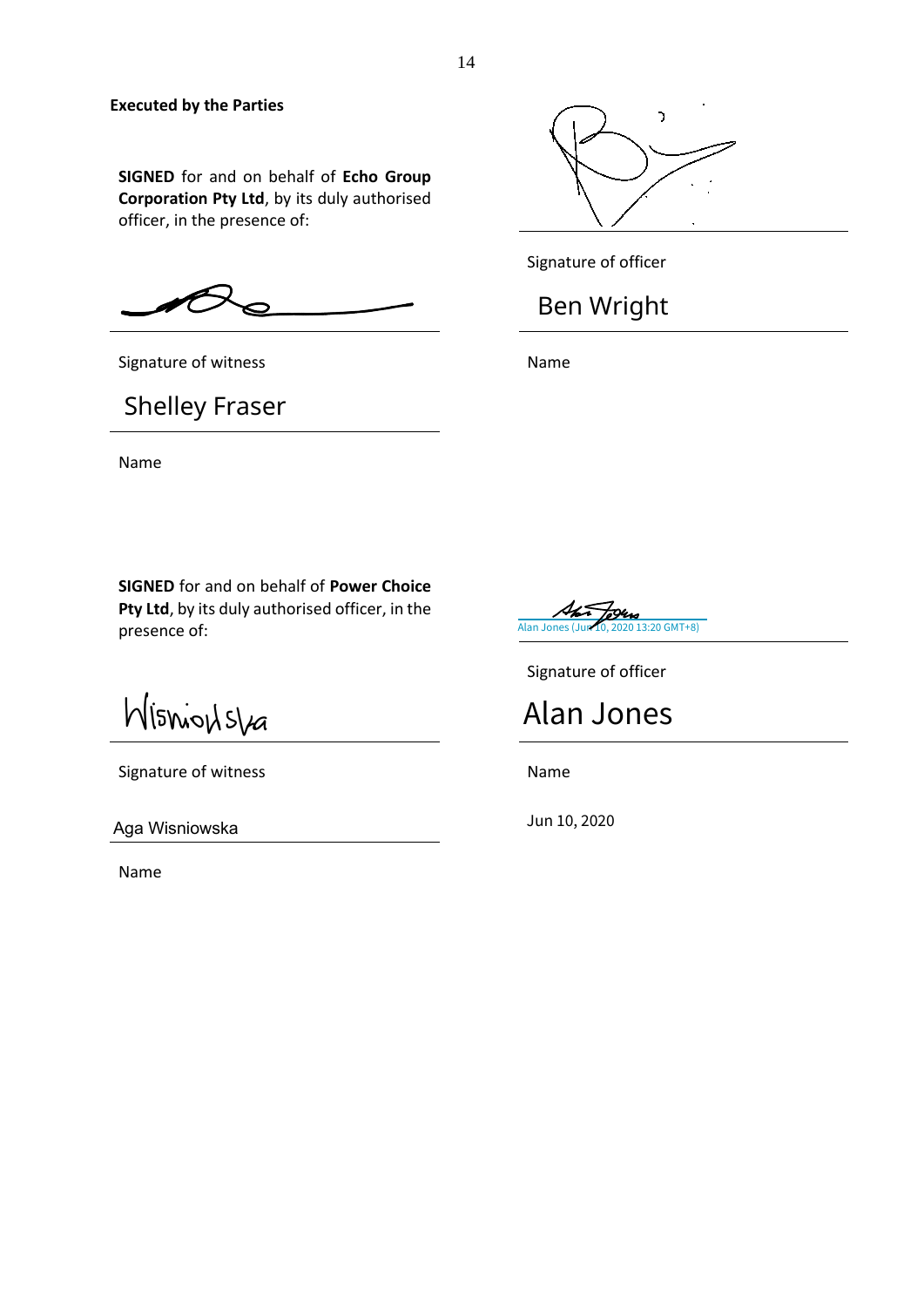**SCHEDULE**

| Item 1            | The Marketing<br>Partner    | Power Choice Pty Ltd (ABN: 63 104 658 960)                                                                                                                                                                                                                                                                                                                                                                                                                                                                                                                                                                                                                                                                                                                                                                                                                                                                           |  |  |
|-------------------|-----------------------------|----------------------------------------------------------------------------------------------------------------------------------------------------------------------------------------------------------------------------------------------------------------------------------------------------------------------------------------------------------------------------------------------------------------------------------------------------------------------------------------------------------------------------------------------------------------------------------------------------------------------------------------------------------------------------------------------------------------------------------------------------------------------------------------------------------------------------------------------------------------------------------------------------------------------|--|--|
| Item <sub>2</sub> | The<br>Commencement<br>Date | 10/06/2020                                                                                                                                                                                                                                                                                                                                                                                                                                                                                                                                                                                                                                                                                                                                                                                                                                                                                                           |  |  |
| Item 3            | The Services                | The Services include:<br>Site inspections to assess the suitability of commercial LED<br>lighting, solar PV, power factor correction (PFC) and battery<br>storage<br>Preparation of customer quotations inclusive of proposed<br>٠<br>LED lighting, solar PV, PFC, VO and battery storage<br>solutions and estimated financial returns<br>Installation of commercial LED lighting, solar PV, PFC, VO<br>٠<br>and battery storage solutions to applicable Australian<br>standards and regulations<br>Electrical safety certificate procurement<br>٠<br>Site handover<br>٠<br>Customer support and warranty support for completed<br>commercial LED lighting, solar PV, PFC, VO and battery<br>storage installations.<br>Referral of commercial customers interested in Energy<br>٠<br><b>Broking services</b>                                                                                                         |  |  |
| Item 4            | Payment                     | Echo:<br>For all potential customer leads directly provided by the Marketing<br>Partner regardless of location Echo will pay the Marketing Partner<br>a commission at the following rates<br>LED/PFC/VO: 5% of the job value, calculated as invoiced<br>price exclusive of GST plus VEET or ESC value exclusive of<br>GST, per customer site or meter.<br>Solar (STC, Under 100kw): 5% of invoiced value. Invoiced<br>value is post any government incentives.<br>Solar (LGC, greater than 100kw): 3.5% is payable on the<br>full invoice amount (regardless of whether LGC subsidies<br>are financed upfront)<br>Payment is to be made on completed (installed) sales only.<br><b>Power Choice:</b><br>For all potential Energy Broking leads directly provided by Echo,<br>and converted to an active sale, regardless of location, The<br>Marketing Partner will pay Echo a commission at the following<br>rates: |  |  |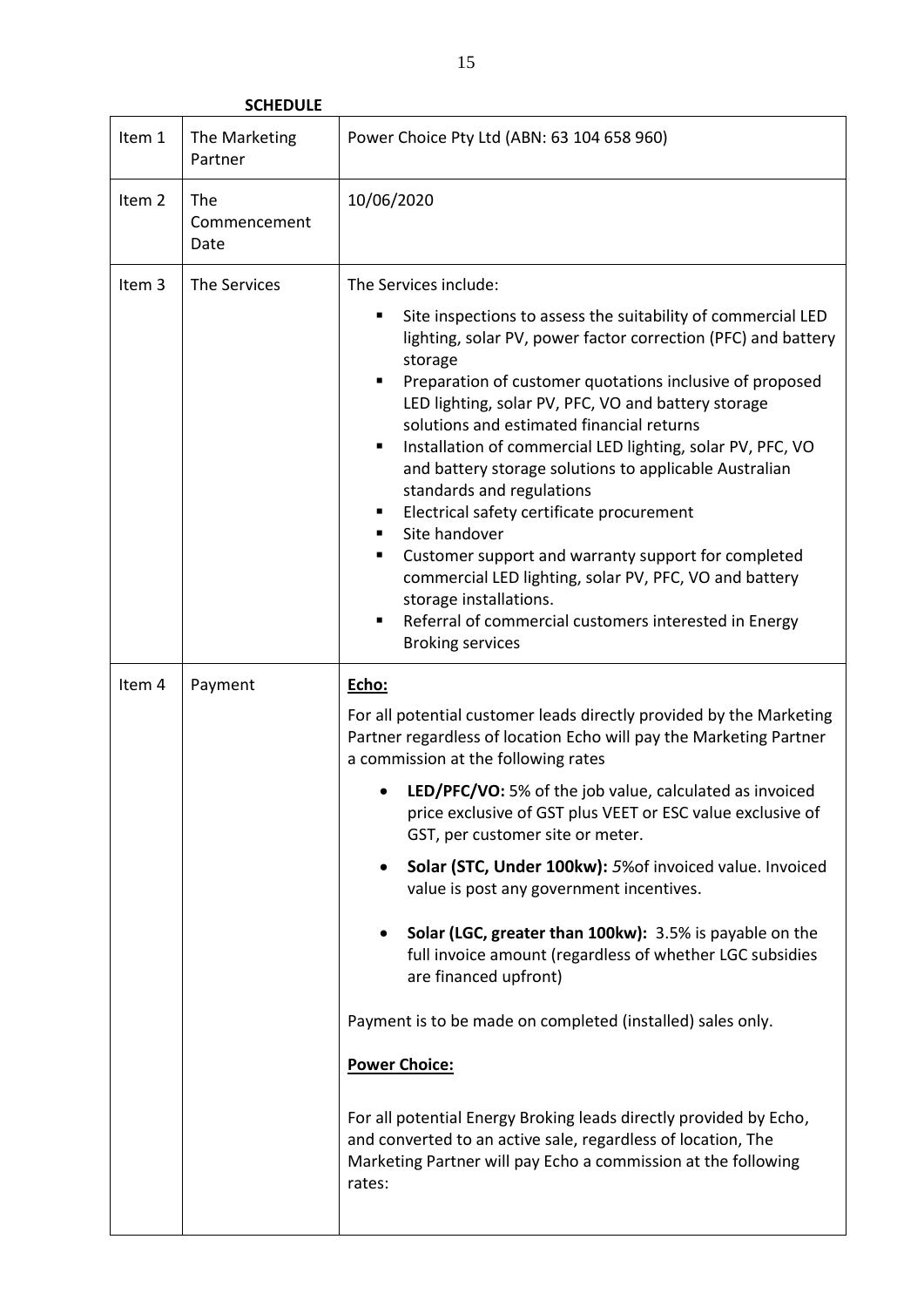|        |                                              | Energy Broking: 10% of retailers'/Metering Provider<br>commission, once received from retailer<br>SME - upfront commission<br>C&I - trailing commission                                                                                                                                                                                                                                                                                                                                                                                                                                                                                                                                                                                                                                                                                                                 |  |  |  |
|--------|----------------------------------------------|-------------------------------------------------------------------------------------------------------------------------------------------------------------------------------------------------------------------------------------------------------------------------------------------------------------------------------------------------------------------------------------------------------------------------------------------------------------------------------------------------------------------------------------------------------------------------------------------------------------------------------------------------------------------------------------------------------------------------------------------------------------------------------------------------------------------------------------------------------------------------|--|--|--|
| Item 5 | Method of<br>Payment                         | Echo:<br>The Marketing Partner must submit a valid tax invoice to Echo at<br>the end of each month and shall be paid within 10 Business Days of<br>the end of the month. Echo must notify the Marketing Partner of<br>when installations have been completed.                                                                                                                                                                                                                                                                                                                                                                                                                                                                                                                                                                                                           |  |  |  |
|        |                                              | <b>Power Choice:</b><br>Echo must submit a valid tax invoice to Power Choice at the end of<br>each month and shall be paid within 10 Business Days of the end of<br>the month. The Marketing Partner must notify Echo of when the<br>energy contracts have been executed.                                                                                                                                                                                                                                                                                                                                                                                                                                                                                                                                                                                               |  |  |  |
| Item 6 | The Products                                 | The Products include, but are not limited to:<br><b>LED Lighting</b><br>Е<br>PV Solar panels, inverters and racking equipment.<br>п<br>Battery storage solutions.<br>٠<br>Voltage Optimisation solutions.<br>п<br>Power factor correction.                                                                                                                                                                                                                                                                                                                                                                                                                                                                                                                                                                                                                              |  |  |  |
| Item 7 | <b>Marketing Partner</b><br>Responsibilities | The Marketing Partner Responsibilities include, but are not limited<br>to:<br>Providing potential customer leads for commercial Product<br>п<br>installations, subject to compliance with law and obtaining<br>Customer consent.<br>Completing the marketing function to these potential<br>п<br>customer leads and any additional customers as agreed.<br>Any marketing material that is circulated externally and<br>٠<br>includes the Echo, Cherry, Littil led, Unilumin, or<br>Sustainable Melbourne fund logos/brand names must be<br>approved prior to circulation.<br>Assisting in promotion of Products for commercial and<br>п<br>residential installation using Echo approved sales and<br>marketing materials, methods and training.<br>The promotion of Echo (Cherry) as a preferred supplier for<br>all LED, Solar, PFC, VO and battery storage solutions. |  |  |  |